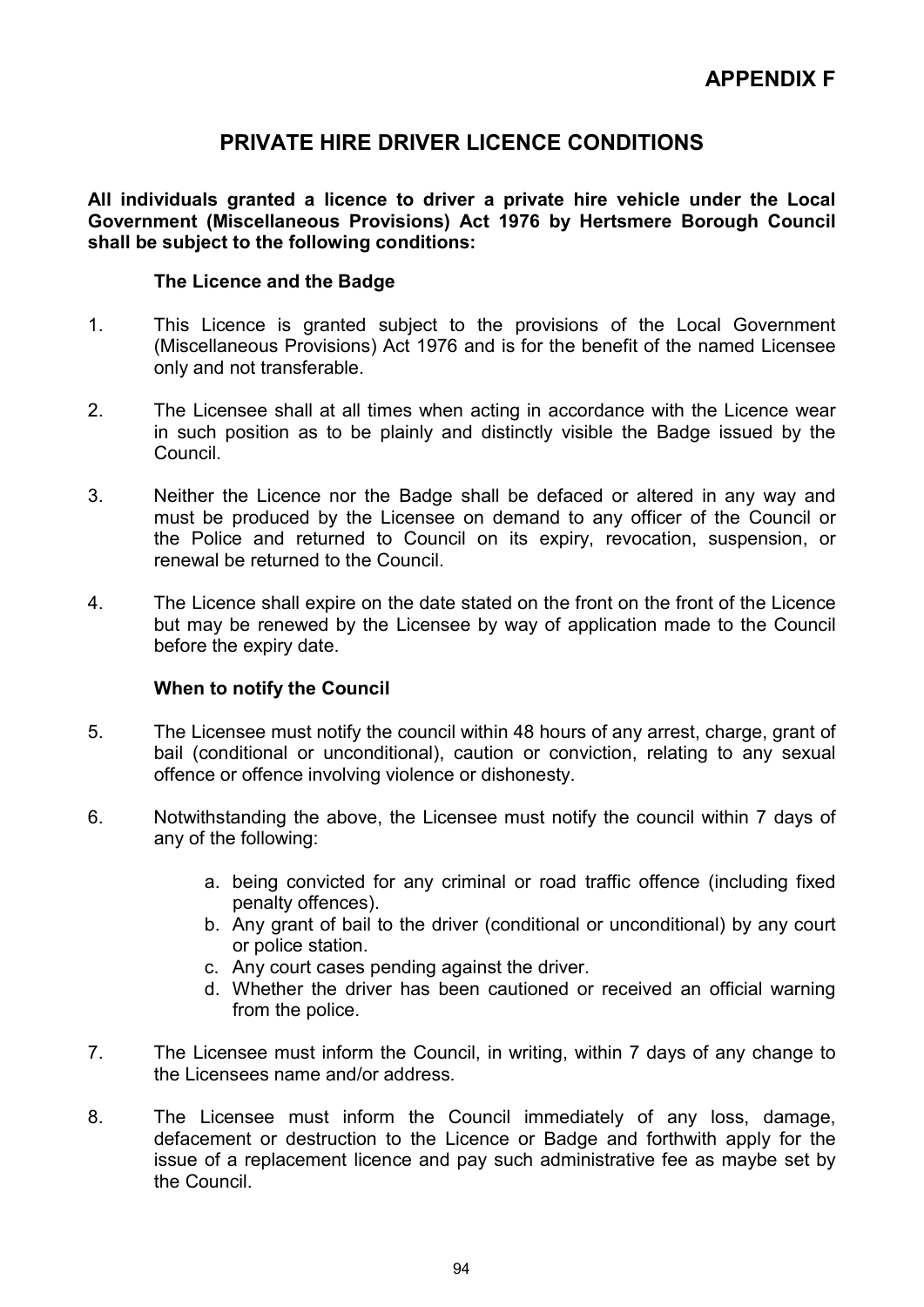9. The Licensee must notify the Council if they intend to leave the United Kingdom for, or have been outside of the United Kingdom for, any period of 6 months.

## Documents to be provided to the Council and kept up to date

- 10. The Licensee must produce the following documents upon the request of, and within such reasonable timescale as may be stated by, a Council Officer:
	- a. Proof of the licensees right to remain, reside and work in the United Kingdom as a licensed driver;
	- b. The Licensee's DVLA Driving Licence
	- c. Proof that the Licensee has registered their DBS Certificate with the DBS update service;
	- d. The Licensees enhanced DBS certificate and such other information as necessary to check via the DBS update service their up-to-date criminal record;
	- e. A DVLA shared driving licence code or the means for the Council to check the Licensees current DVLA licence record;
	- f. A medical certificate meeting the requirements of the Policy or such other information as may reasonably be requested.
	- g. Any other document that the Council may reasonably require to be produced to ensure that the Licensee remains a fit and proper person.
	- h. A certificate of good conduct from any other overseas territory in which the Licensee has resided in for 6 months or more since the grant of the Licence.

## Medical fitness and health

- 11. The Licensee shall ensure that they undertake a medical examination to the standard required by the Council and at such frequency as the Council may stipulate in its Policy and at any time upon the Council's reasonable request.
- 12. The Licensee shall not drive a licensed vehicle at any time when they are suffering from any disease, illness, injury, impairment or disability which would in the opinion of a reasonable person cause them or any vehicle driven by them to be a danger to the public.
- 13. The Licensee shall provide a specimen of breath, blood or urine as may be requested by an authorised officer of the Council at any time whilst the licensee is working in relation to a licensed vehicle in order to verify that they are not impaired by any substance, drug, medication or alcohol.
- 14. The Licensee shall notify the Council within 5 working days of the occurrence of any serious illness, injury or disability that affects their ability to drive a motor vehicle whether short or long term (for example, head injury, heart attack, stroke, broken limbs, diabetes, etc.).
- 15. Where the Licensee has been incapacitated by the occurrence of any illness, injury or disability and unable to notify the Council within 5 working days of its occurrence the licensee must notify the Council as soon as possible and no later than 5 working days of their recovery.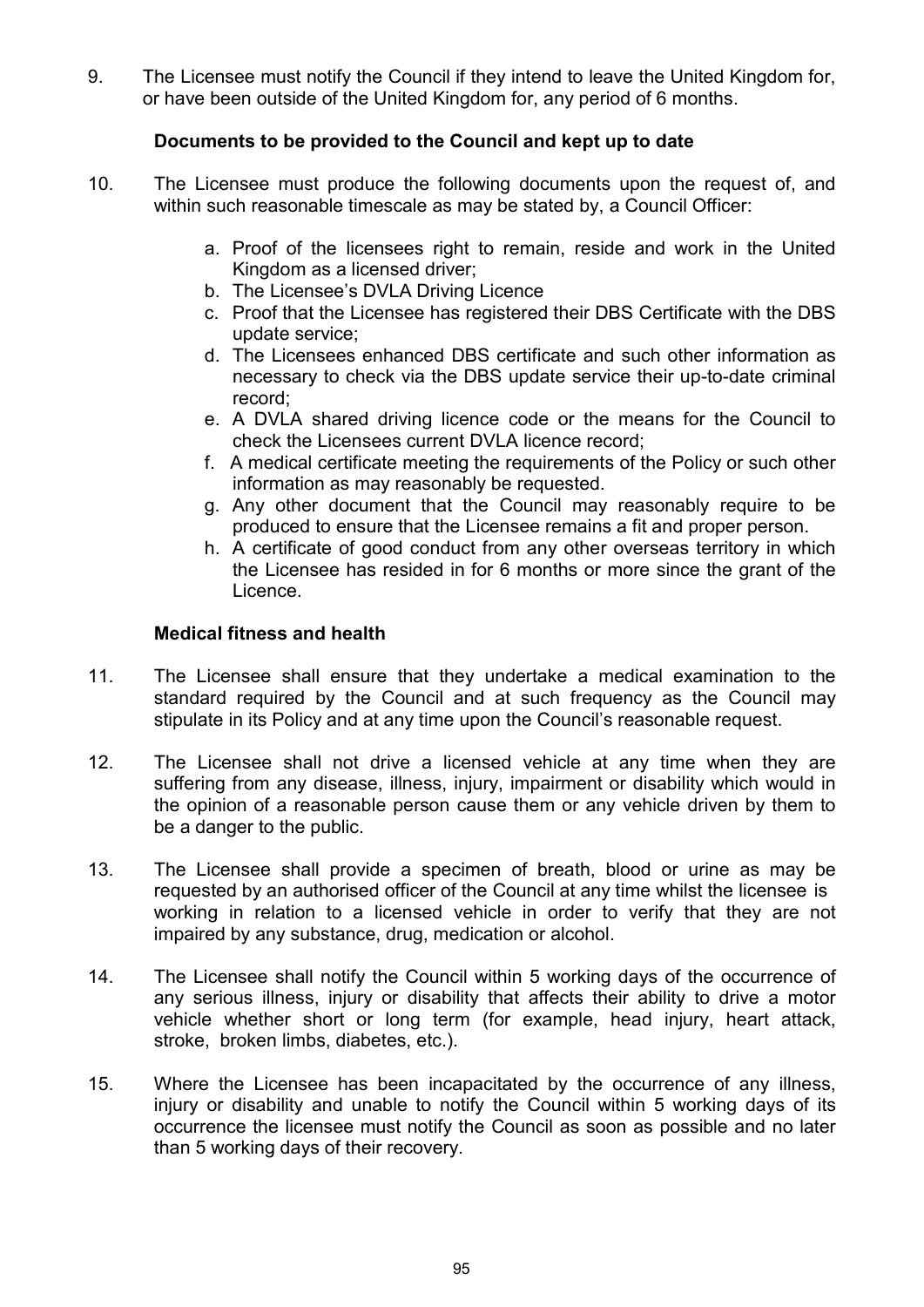- 16. Where the Licensee has notified the Council of any disease, illness, injury, impairment or disability which they are suffering from, the licensee shall, if requested to do so, undergo an additional medical examination or produce written confirmation from their own medical practitioner or hospital consultant to satisfy the Council of their fitness.
- 17. The Licensee must ensure that their eyesight meets the standard set by the DVLA and shall undergo such examination by an optician as may be requested by the Council.

## Duty to customers

- 18. Where the Licensee has agreed to be despatched in a private hire vehicle by, and in fulfilment of a booking accepted by, a Private Hire Operator, the Licensee shall:
	- a. Punctually attend in the vehicle at the time and place specified in the booking;
	- b. Drive to the specified destination, by the shortest available route subject to any directions or request's that may be agreed with the hirer.
	- c. Not unnecessarily prolong in distance or time the journey for which the vehicle was hired.
	- d. Not eat or drink in the licensed vehicle whilst carrying passengers.
	- e. Not cause their licensed vehicle to remain stationary for a longer period of time than is necessary for the purpose of picking up or setting down passengers.
	- f. Take all reasonable precautions to ensure the safety of persons conveyed in or entering or alighting from the vehicle.
	- g. Sign a legible receipt for the hiring stating the date, pick up and drop off locations, the fare paid and the operator and provide this to the customer upon request.
	- h. Immediately after the termination of any hiring or as soon as practicable thereafter, carefully search the vehicle for any property which may have been accidentally left therein by a person having been conveyed in that vehicle.
- 19. When required to do so by any person who has booked the vehicle through a private hire operator the Licensee shall convey a reasonable quantity or weight of luggage and shall ensure that:
	- a. Luggage is stored safely within the vehicle and in such manner that does not present any danger or injury to passengers;
	- b. Luggage is stored in a manner that does not prevent the Licensee from operating the vehicle safely;
	- c. Luggage is not stacked higher than the height of the rear passenger seats unless the vehicle is fitted with suitable luggage restraints or covers to prevent luggage from entering the passenger compartment.
	- d. Reasonable assistance is afforded to customers when loading and unloading luggage
	- e. Reasonable assistance is afforded to customers when carrying luggage to or from the entrance of any residence, station, airport or other place at which a passenger may be collected or set down.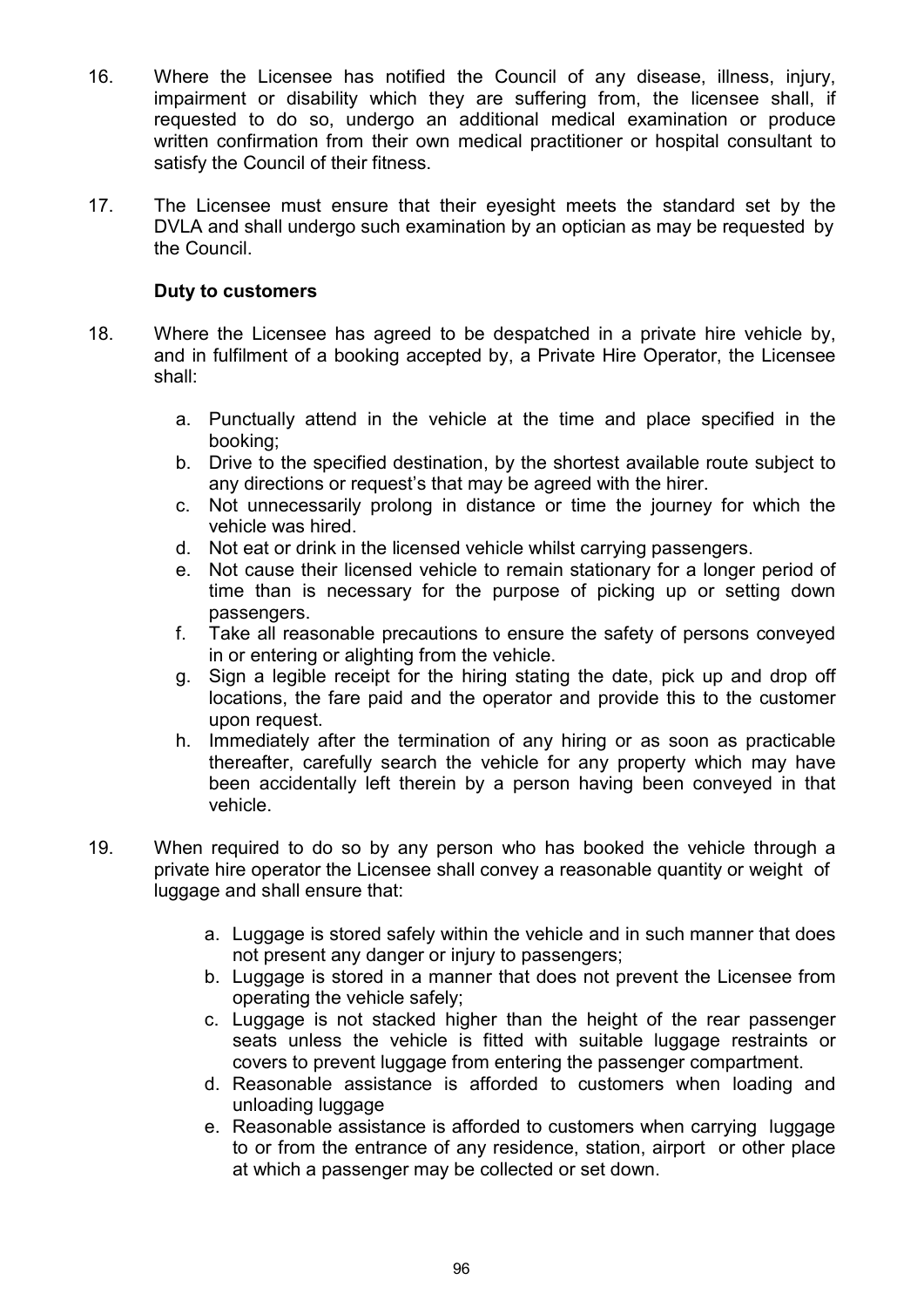## **Conduct**

- 20. The Licensee shall:
	- a. Have due regard to the Council's code of conduct and dress code
	- b. At all times be smart, clean and respectable
	- c. Behave in a polite, civil and courteous manner to passengers and other members of the public and road-users alike.
- 21. The Licensee shall not:
	- a. Accept any person as a passenger into a private hire vehicle that they are driving unless that passenger or someone on that passengers behalf has previously pre-booked the journey through the business premises of a Hertsmere Borough Council Licensed private hire operator.
	- b. Seek to entice any person to hire their vehicle by any means of touting;
	- c. Use the services of any person touting for customers to use licensed vehicles;
	- d. Use any mobile devices including phones, tablets, laptops or any similar item whilst driving;
	- e. Use a hands-free kit whilst conveying a passenger;
	- f. Smoke, or permit to be smoked, any cigarette, electronic cigarette or similar device in a licensed vehicle;
	- g. Make any recording of any image, sound or other information relating to a member of the public via any form of recording device, except where done so for lawful purposes;
	- h. Retain, publish or distribute any lawful recording made, other than for purposes of providing it as evidence the Police, Council or other authorised agency.
	- i. Park their vehicle at such 'public' locations or positions whereby the vehicle's appearance makes it looks like the vehicle is available for immediate hire or wait / park in a location which may encourage an approach from a member of the public to enquire as to the vehicle's availability for hire.
	- j. The licensed driver shall not park / position his / her licensed vehicle in such a manner as to cause obstruction on a public highway.

## Licence Holders duty to those with disabilities or who are vulnerable

- 22. The Licensee shall not refuse to carry an assistance dog unless prior to such refusal the Licensee has been granted an exemption by the Council.
- 23. The Licensee is not permitted to make any additional charge for carrying an assistance dog and must allow the assistance dog to remain with the passenger in the vehicle.
- 24. The Licensee shall not refuse a passenger with a dog unless the Licensee has taken reasonable steps to ensure that the passenger does not have a disability and that the dog is not an assistance dog.
- 25. The Licensee must take all reasonable steps to assist a passenger where the licensee knows, or should reasonably be expected to know, that the passenger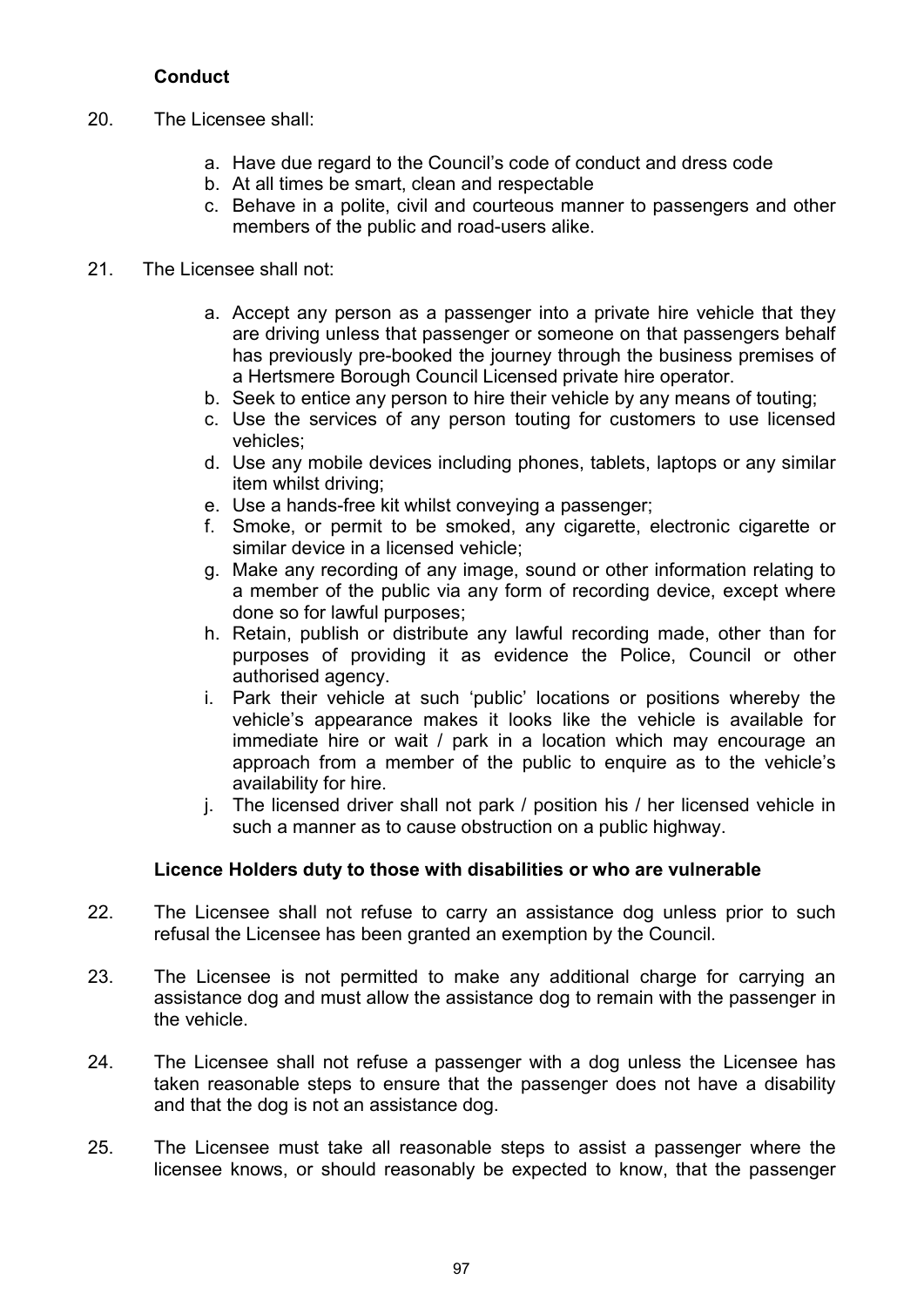has, or may have, a disability and provide all reasonable assistance to ensure that the passenger can complete the journey booked.

- 26. Where a passenger is in a wheelchair and can transfer out of that wheelchair and into the vehicle driven by the Licensee, the Licensee shall ensure that the wheelchair is folded and safely stowed or carried within the vehicle and shall give such reasonable assistance to passenger entering and departing the vehicle.
- 27. Where the Licensee is unable to convey a passenger with a disability or a passenger who is vulnerable due to circumstances beyond the control of the Licensee, the Licensee shall take such measures as is reasonable to arrange appropriate transport for that passenger and where necessary remain with the passenger until such transport attends.

#### Licensees duty in respect to the vehicle that they drive

- 28. When driving a licensed vehicle in accordance with this Licence the Licensee shall ensure that the licensed vehicle plates are affixed securely to the vehicle and displayed in such manner as may be specified by the Council.
- 29. The Licensee shall ensure that when driving a licensed vehicle they are aware of and comply with, the conditions of that vehicle's licence, whether they are proprietor of that vehicle or not.
- 30. The Licensee shall not carry more than the maximum number of passengers for which the vehicle is licensed.
- 31. The Licensee shall not drive a licensed vehicle for the purposes of conveying passengers at any time in which the vehicle is in such condition that it would fail an MOT, is in breach of the relevant construction and use regulations governing the vehicle or does not comply with the Council's Policy set out in Annex C.
- 32. The Licensee shall not use any mobile devices including phones, tablets, laptops or any similar item whilst driving and, even where lawful, shall not use a hands free kit whilst conveying a passenger.
- 33. The Licensee must comply with the Road Traffic Act, Highway Code and Road Traffic Regulations at all times in order to ensure the safety of the public and must carry out or undertake any activity whilst driving which may distract them from, or impair their ability to, drive safely and comply with aforesaid regulations.
- 34. The Licensee shall ensure that any licensed vehicle that they drive complies with requirements of the Health Act 2005 and its subordinate legislation and ensure that no person, including the Licensee, smokes in a licensed vehicle and correct signage is displayed on that vehicle when licensed.
- 35. The Licensee shall not smoke an electronic cigarette or similar device in a licensed vehicle and shall ensure that no other person does so in respect